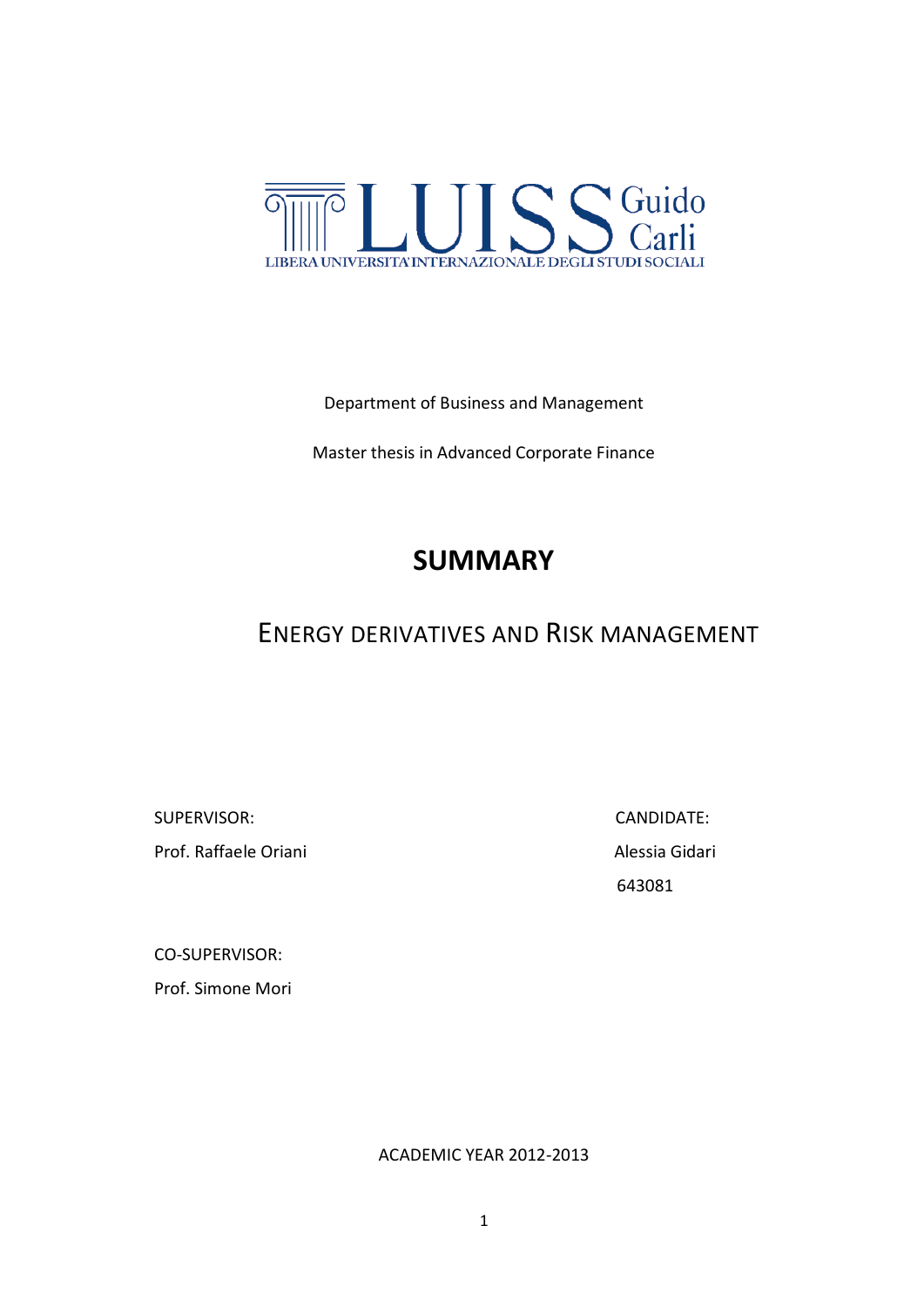## *Summary*

This thesis aims to provide an overview about the relevance of risk management practises and energy derivatives for the energy companies.

The energy sector, characterized by a high degree of uncertainty, is particularly interesting to study this topic, because its business is highly dependent on commodity price risk exposure. The research conducted in this work will be oriented to find out how companies operating in this sector may deal with risk, and the instruments available to hedge against it.

Energy derivatives will be regarded as the main hedging instruments, but if on the one hand companies may take advantage from their use, they can also become source of volatility, if they actually contribute to increase the exposure. Thereby, this thesis is also committed to describe risk management systems and quantitative tools that companies necessarily need to use in tandem with derivatives, in order to control their exposure.

The goal will be that of showing the benefits that risk management may provide to energy companies and, under which conditions, energy derivatives may be effective hedging instruments.

Energy markets are a collection of commodities, such as oil, gas and electricity, differing in composition but all having in common a high degree of volatility. A high level of uncertainty, strengthen by deregulation in most of energy markets, comes from the commodity price risk exposure, related to the consequences that commodity price fluctuations could cause to the companies operating in the energy sector, both from the offer and demand sides. It is sufficient to imagine the consequences that an *oil shock* would cause to the energy companies' profits if they did not care about risk. Indeed, despite their differences, "today's energy markets follow the same impulses: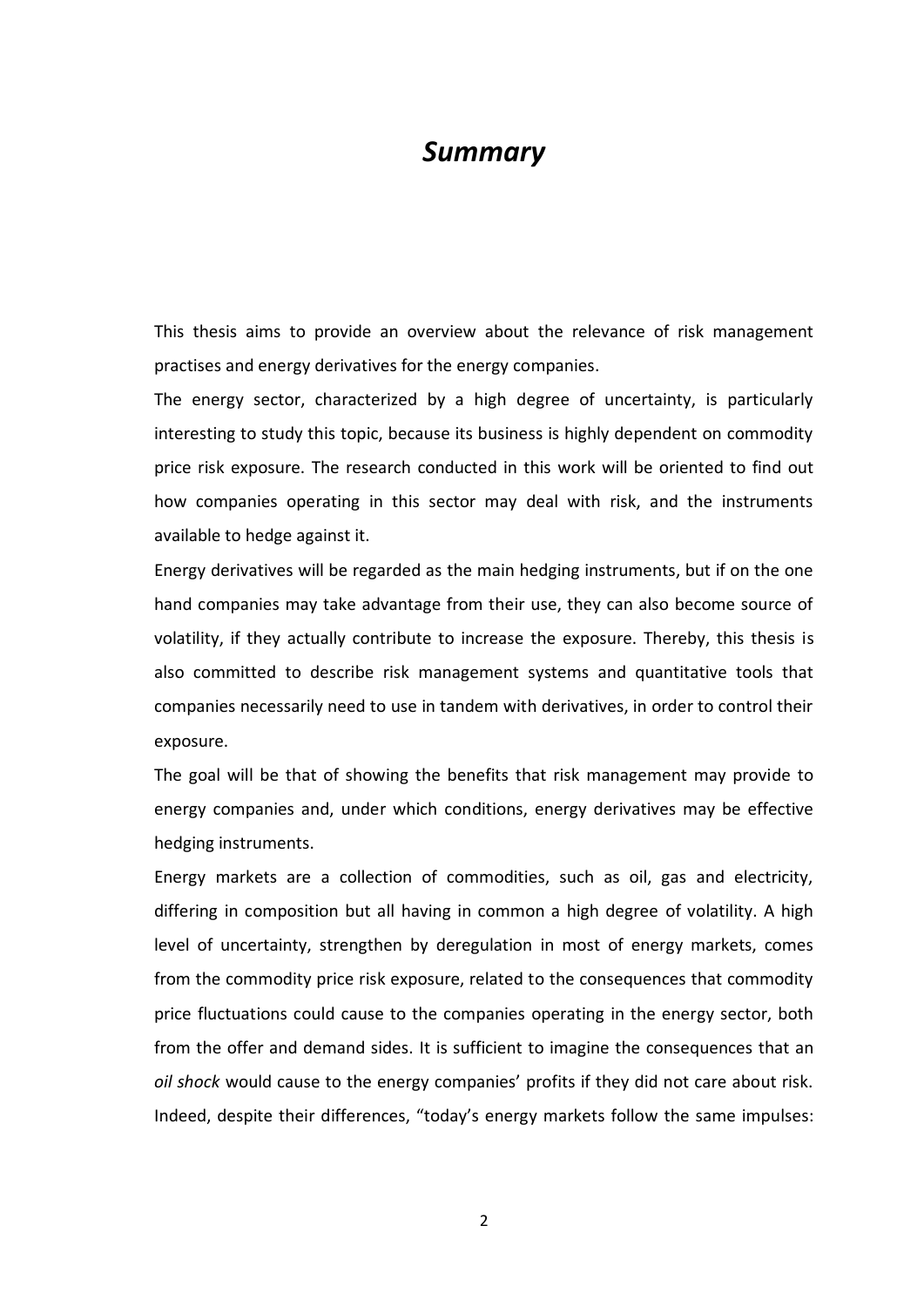energy producers and users alike wish to hedge their exposure to future uncertainty  $[...]''^1$ 

Given the magnitude of energy risk, the energy sector becomes an interesting focus for the aim of this thesis, that is studying the use of risk management practises, and in particular of derivatives, to hedge against risk. This focus leads to discuss about a particular kind of financial instruments used as hedging tools in the energy markets, that are the energy derivatives. Energy forwards, futures, swaps and options, their combinations and the strategies built with them, are the most intuitive tools applied by the energy companies to hedge against energy risk. Nonetheless they are only a part of the risk management systems that many energy companies built to deal with risk, made by organizational practises, risk culture, risk department and CRO figures in some cases, as well as quantitative tools, risk metrics, to keep control of risk and to use in tandem with energy derivatives. In fact, if on the one hand energy derivatives are applied for a hedging purpose; on the other hand, they can lead to increase the exposure if incorrectly used: metrics, like VaR, need to be used as well, to provide a measure of the risk involved in an energy derivatives portfolio.

Although they will be shown as useful financial instruments to take an opposite position to that of the risk in the market, so to mitigate it, the role of derivatives in the current crisis is widely documented<sup>2</sup>. As a result, they need to be used in an integrated risk management system within the enterprise.

In order to discuss the above mentioned topics, and to answer to a research question, requiring to illustrate the benefits of energy derivatives and risk management for the companies operating in the energy sector, this thesis follows a logical process spread out five chapters.

After this short introduction, the beginning of the work, in the first chapter, is made of a general definition of risk. Risk definitions from literature, applied to the enterprise, are provided to the reader, because to deal with something, it is essential to have a

**.** 

<sup>1</sup> PILIPOVIC, D. (1998). *Energy risk: valuing and managing energy derivatives*. McGraw-Hill.

<sup>2</sup> OLDANI, C. (2012). *Derivati ed energia: la gestione dei nuovi rischi globali*. FrancoAngeli, 1° edizione.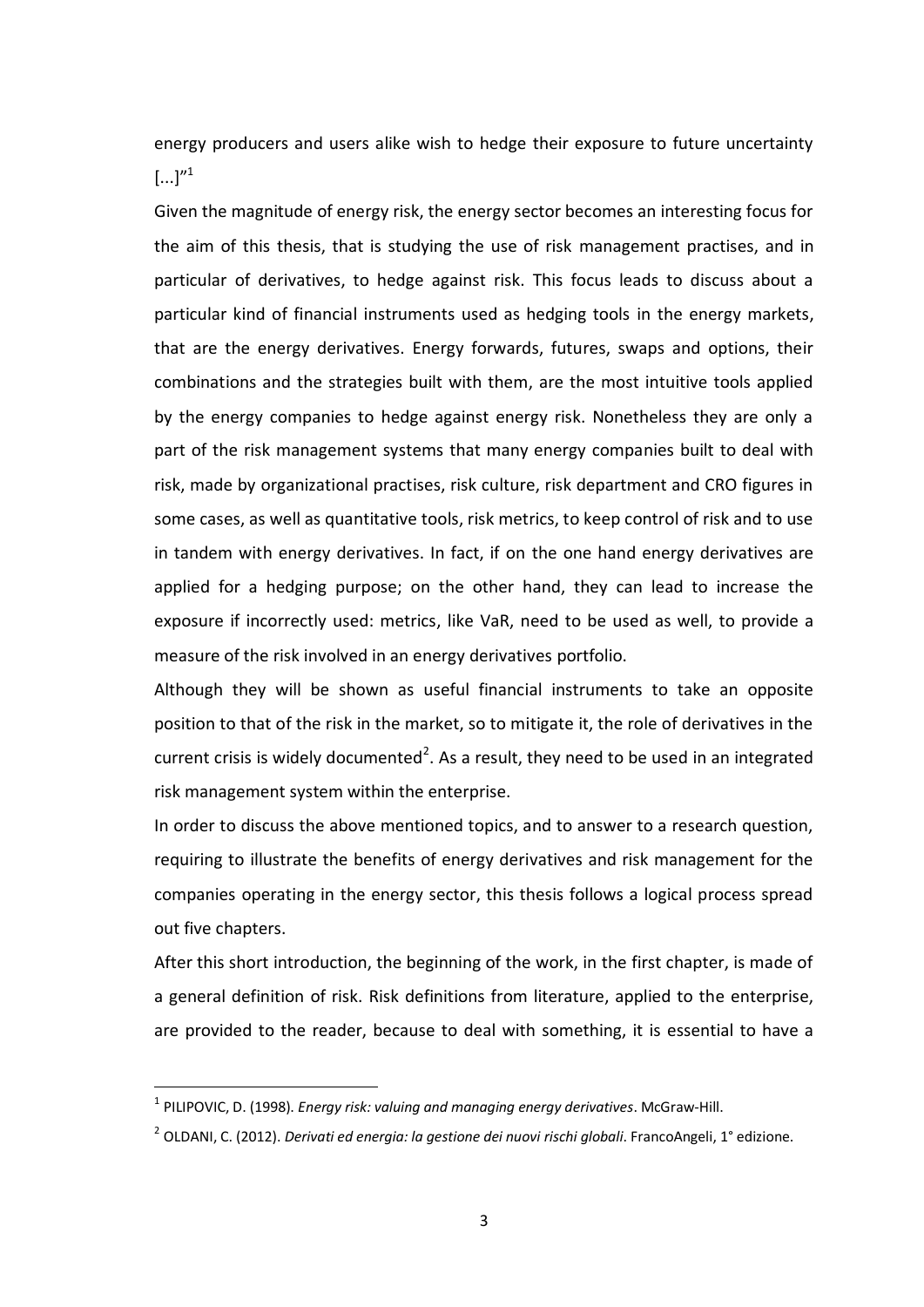knowledge about it. Together with risk definitions, the most known risk measures are illustrated, starting from the elementary variance and standard deviations, to arrive to the models linking risk to return, such as CAPM, APT and Fama and French models. Then, the role of risk in corporate finance and capital investment is treated, as well. The analysis of risk from different points of views is necessary to introduce the reasons why firms hedge. Moreover, a paragraph is devoted to the shift from hedging to risk management, made essential by the volatility of some businesses (like the energy one), where risk may be perceived not only as a threat but also as an opportunity<sup>3</sup>. This last step is *ad hoc* to forecast the topic of the second chapter.

The second chapter is about risk management within the firm, the so-called Enterprise risk management (ERM). Several definitions of this system have been found, but all agree about the fact that ERM is an integrated system of actions that companies take to deal with risk. It is generally put in practise within a framework (like COSO's one), usually made by the phases summarized in the following graph (Fig. 1):





1

Hedging and energy derivatives belong to the risk response phase, in the case a company decides to pursue the mitigation strategy, but this is not the only one

<sup>3</sup> DAMODARAN, A. (2007). *Strategic risk taking – A framework for risk management*. Wharton School Publishing.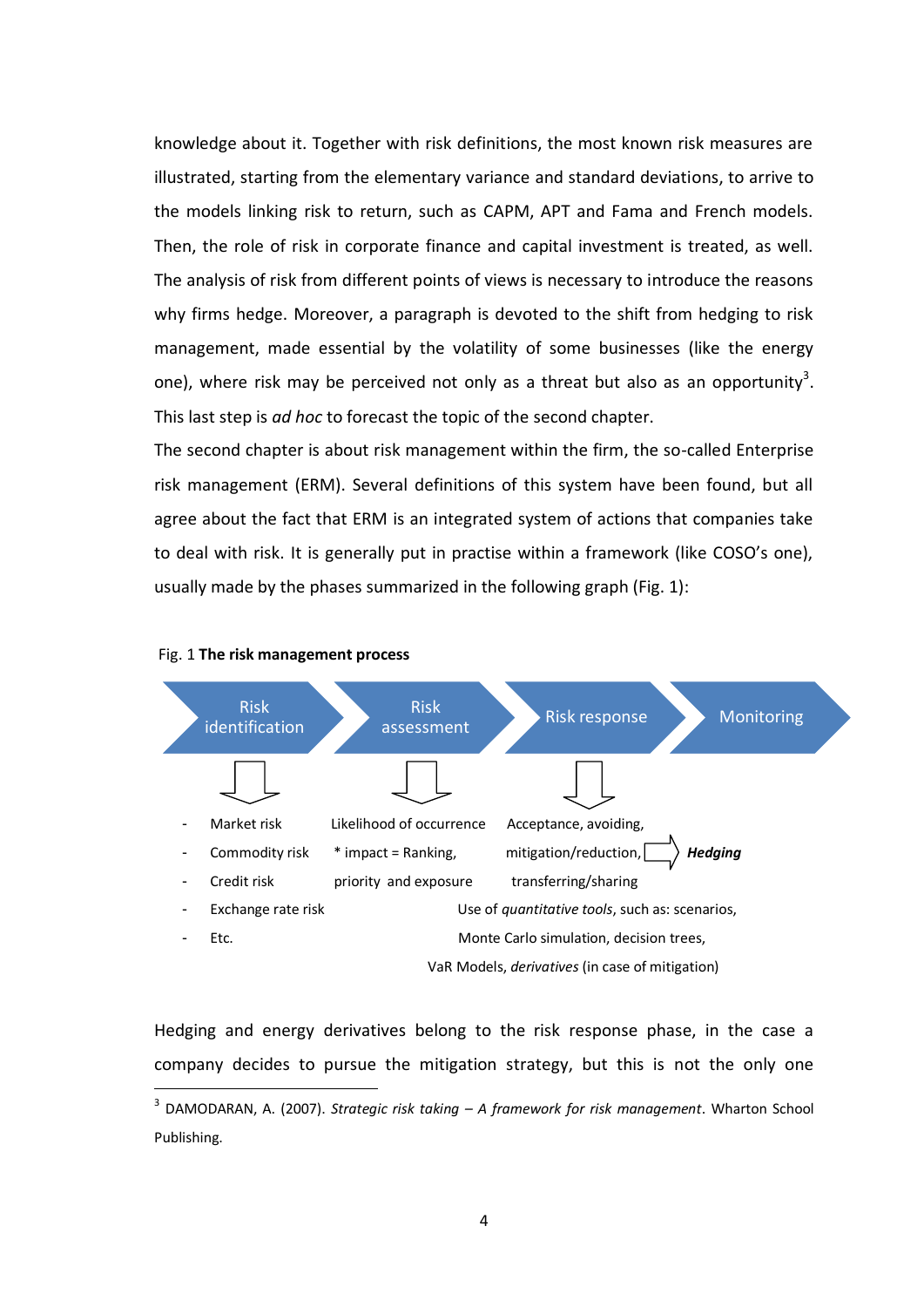strategy to pursue, specifically determined by the likelihood of occurrence and the severity of impact of a risk (Fig. 2).



#### Fig. 2 **Risk-response matrix<sup>4</sup>**

1

A more practical part of the chapter is devoted to concrete examples of how energy companies apply ERM, found in literature or taken from some energy companies' websites (Eni, Enel, ExxonMobil and ShellGlobal). The usefulness of the given examples relies in the willingness of this thesis to show the practical benefits of risk management practices for the energy companies, that are becoming important supports for strategic decisions, as well (some companies even introduced the figure of the Chief Risk Officer in their organizational structure).

The ERM is not only made by organizational practices, but it also needs to be supported by quantitative tools, to quantify and measure the risk. Indeed, the third chapter provides an overview about the quantitative methodologies used with this

<sup>4</sup> DAFIKPAKU, E. (2011). *[The strategic implications of enterprise risk management: a framework](http://docsfiles.com/view.php?view=http://www.soa.org/library/monographs/other-monographs/2011/november/mono-2011-m-as11-1-dafikpaku-abstract.pdf&keyword=risk%20management%202011%20eng&count=)*. Mba, b.eng (hons), prince2, miet, mcmi . 2011 enterprise risk management symposium.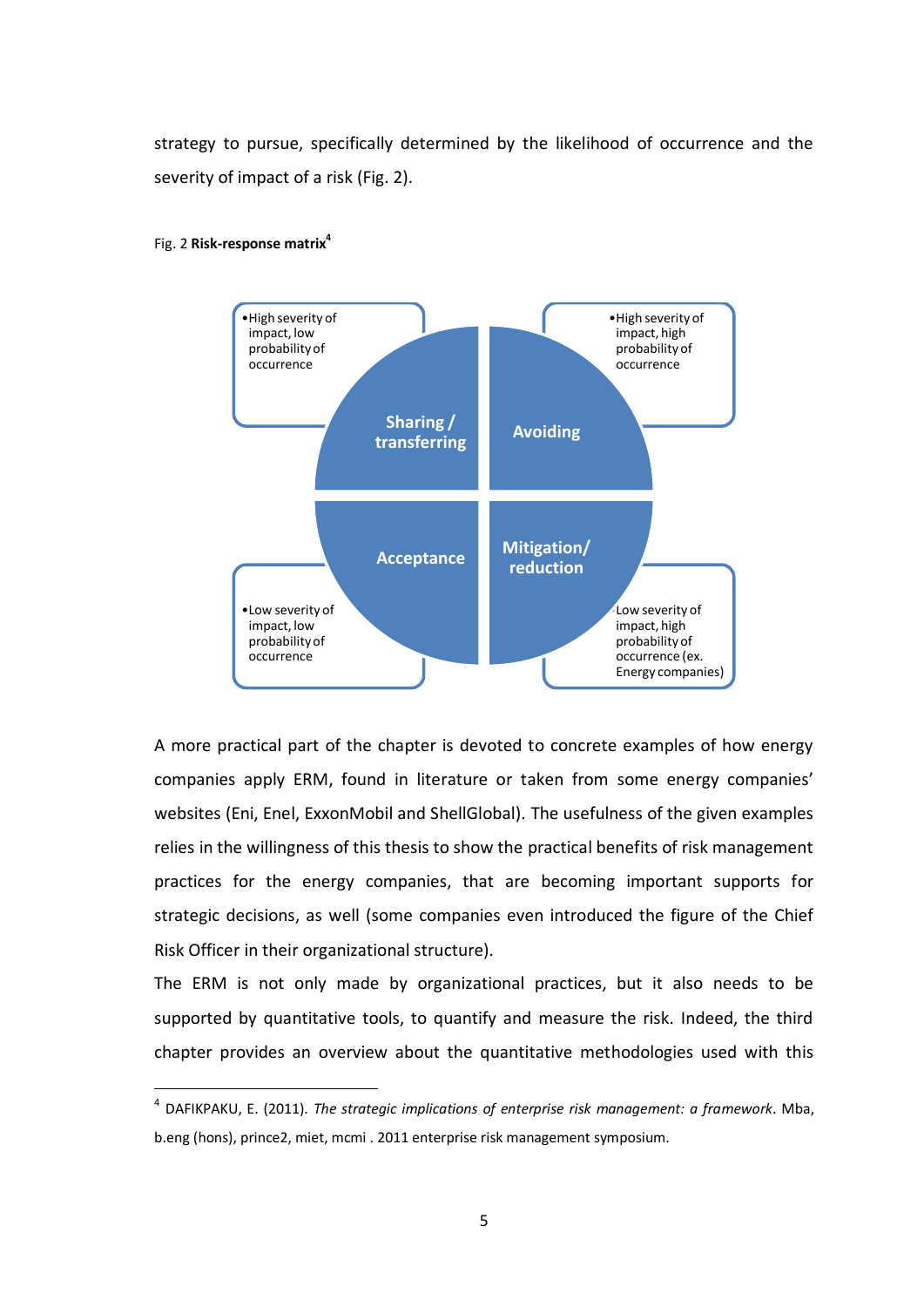purpose. VaR and similar measures are proposed as the main risk metrics to use in tandem with energy derivatives, because they also evaluate the risk involved in a portfolio of derivatives. Three are the techniques to compute VaR: historical simulation, variance-covariance matrix and Monte Carlo simulation. A particular mention is for the Monte Carlo method, because it seems to be the most suitable technique to simulate the price fluctuations in a highly changing environment, like the energy one. Despite its popularity, VaR has some drawbacks. First of all, it can be insufficient when there are big changes, that is it does not tell us what happens in 5% of cases, when the potential loss exceeds the threshold. VaR is not able to provide information about the magnitude of the loss, when the 95% confidence interval is violated, a likely scenario in the energy markets. Another pitfall is the lack of "subadditivity": "VaR of a two asset-portfolio can be greater than the sum of individual VaRs of these assets"<sup>5</sup>. It means that it may be not coherent with the diversification principle, according to which diversification should reduce the risk of the portfolio. In order to correct these pitfalls, the conditional Value-at-risk (CVaR) has been introduced. CVaR corrects VaR because it can estimate the loss exceeding VaR and it is sub-additive, since it considers the risk reduction effect of diversification. Two alternatives to Value-at-Risk are: sensitivity analysis and cash flow at risk. While the former is less sophisticated than VaR and suitable for simple portfolios, the latter is even more sophisticated than VaR<sup>6</sup>. Cash flow at risk can be estimated through Monte Carlo method, too. Anyways, its application is different, because the simulation is done for a longer time horizon, and the focus in on cash flows, since the goal is assessing the impact of risk and derivatives on operating cash flows. Each factor impacting on cash flows is considered, rather than only market factors, as in VaR. They must be aware of more drivers of risks, operating as well, and include them in the statistical distribution. In addition to price and volatility factors, growth, technology, demographic and

**.** 

<sup>5</sup> EYDELAND A. AND K. WOLYNIEC (2003). *Energy and Power Risk Management: New Development in Modeling, Pricing and Hedging*. New York, NY: John Wiley.

<sup>6</sup> LINSMEIER, T.J. AND PEARSON, N. D. (1996). *Risk Measurement: An Introduction to Value at Risk*. Working Paper.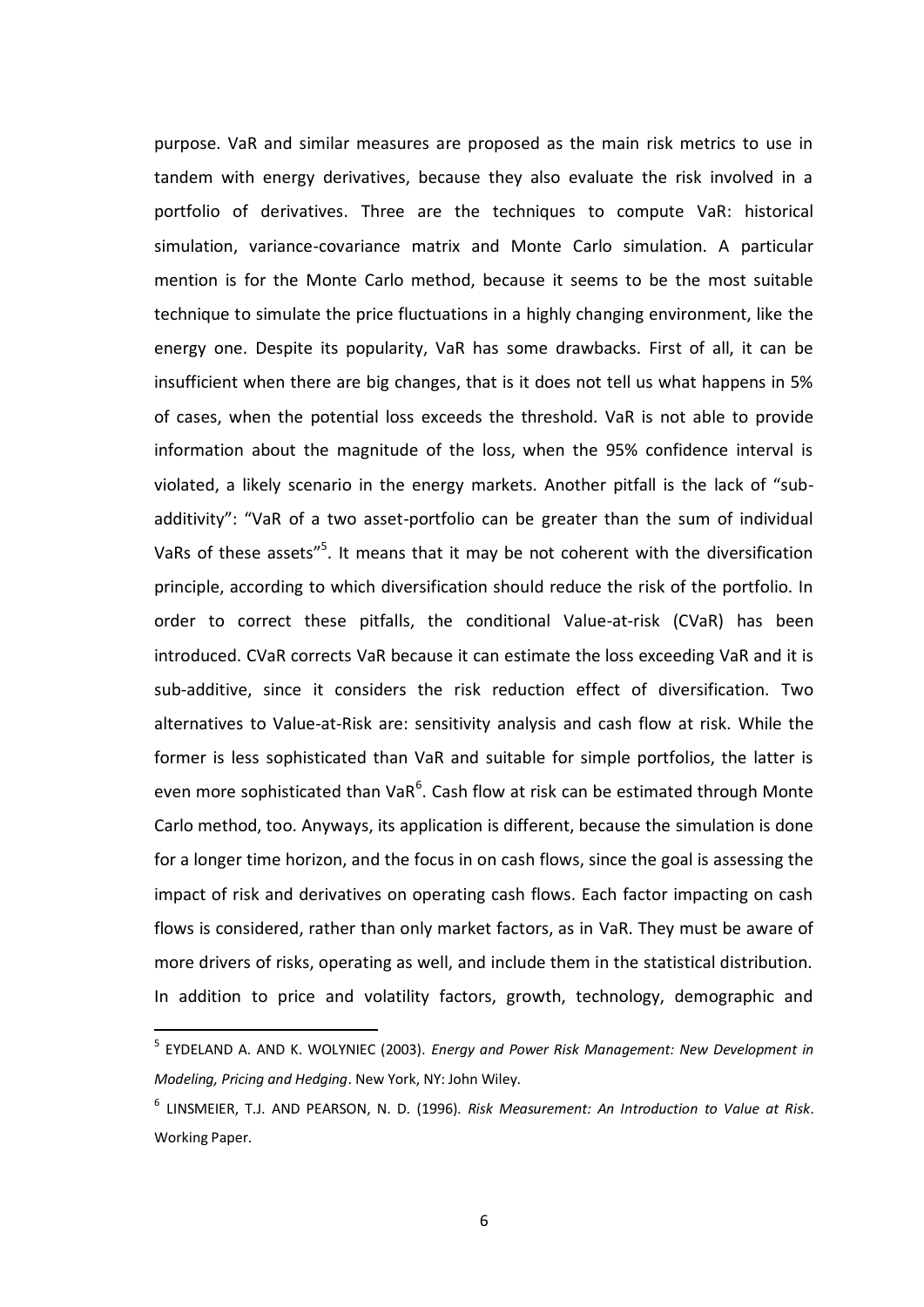macroeconomic factors need to be included. Much more computation than VaR has to be conducted. As a consequence, a great knowledge is required to those implementing a risk measurement system based on cash flow at risk, not only about the factors, but also about their interactions. On the other hand, if well applied, an ambitious risk measurement system like this has a great efficacy, especially in the long term.

Another risk measure, not as competitor but complementary to VaR, is *Credit VaR*. It has the specific aim of measuring the credit risk, that is the risk that the counterparty will not meet its contractual obligations. We cannot say *ex-ante* which technique is the best one for energy risk management, but this is left to energy companies discretion, that has to weight attributes as ease of implementation, efficiency, efficacy and so on, according to their contingencies.

In the fourth chapter, the focus is on a specific tool of risk management, which is that of the energy derivatives. Historically, energy commodities are divided into three groups: fuels (oil, gas, coal, and their derivatives); electricity; weather and emissions. Each kind of commodity and each sub-category has a market.

Futures and options for both crude oil and natural gas are traded on the New York Mercantile Exchange (NYMEX), while forward and swap contracts are traded in overthe counter market<sup>7</sup>. In Italy, energy derivatives are traded on IDEX (Italian Derivatives Energy Exchange), a segment of Italian market of derivatives (IDEM), managed by Borsa Italiana<sup>8</sup>.

An introduction of derivatives in general forecasts the description of energy forwards, futures, swaps and options, whose classification is summarized in the following graph (Fig. 3): they may be divided into options and contracts without "optionality", such as forwards, swaps and futures, that are the most liquid ones $^9$ .

<sup>7</sup> HAUSHALTER, G.D. (2000). *Financing policy, basis risk and corporate hedging: evidence from oil and gas producers.* Journal of Finance, Vol. 55, issue 1, pp. 107-152.

<sup>8</sup> [www.borsaitaliana.com](http://www.borsaitaliana.com/)

**<sup>9</sup>** [BURGER,](http://eu.wiley.com/WileyCDA/Section/id-302479.html?query=Markus+Burger) M., [GRAEBER,](http://eu.wiley.com/WileyCDA/Section/id-302479.html?query=Bernhard+Graeber) B., [SCHINDLMAYR,](http://eu.wiley.com/WileyCDA/Section/id-302479.html?query=Gero+Schindlmayr) G. (2007). *Managing Energy Risk: An Integrated View on Power and Other Energy Markets*. Wiley Finance.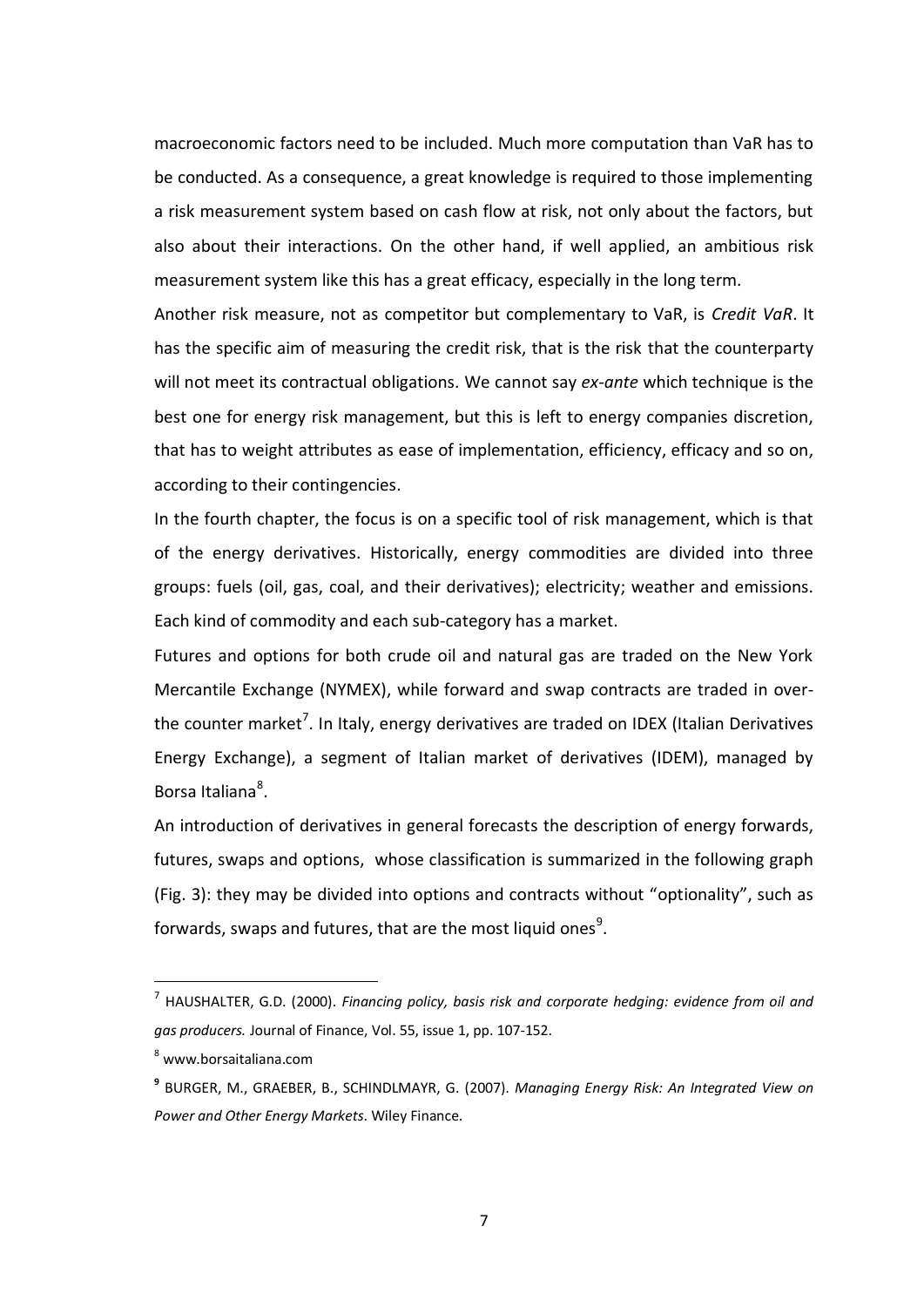#### Fig. 1 **Energy derivatives classification<sup>10</sup>**

1



Since they are private agreements between two parties, forward contracts are traded in the OTC market. In the case of commodity, they consist in bilateral agreements to purchase or sell a certain amount of a commodity (oil, gas, electricity) on a fixed delivery date at a predetermined contract price. They are usually paid at maturity.

Energy futures are quite similar to forwards, that is why their prices are used to estimate forward contracts value. Their advantages respect to forwards are related to the elimination of the credit risk, that is guaranteed by stock exchanges, and the reduction of transaction costs, because of the contract standardization. Furthermore, the daily trading allows an easy market-to-market evaluation, respect to forwards and swaps.

Swaps in energy markets are very similar to swaps in financial markets, and very close to forwards, that can be seen as "one period swaps". They are traded OTC, very flexible and customizable, and suitable for hedging. They usually imply the payment

**<sup>10</sup>** [BURGER,](http://eu.wiley.com/WileyCDA/Section/id-302479.html?query=Markus+Burger) M., [GRAEBER,](http://eu.wiley.com/WileyCDA/Section/id-302479.html?query=Bernhard+Graeber) B., [SCHINDLMAYR,](http://eu.wiley.com/WileyCDA/Section/id-302479.html?query=Gero+Schindlmayr) G. (2007). *Managing Energy Risk: An Integrated View on Power and Other Energy Markets*. Wiley Finance.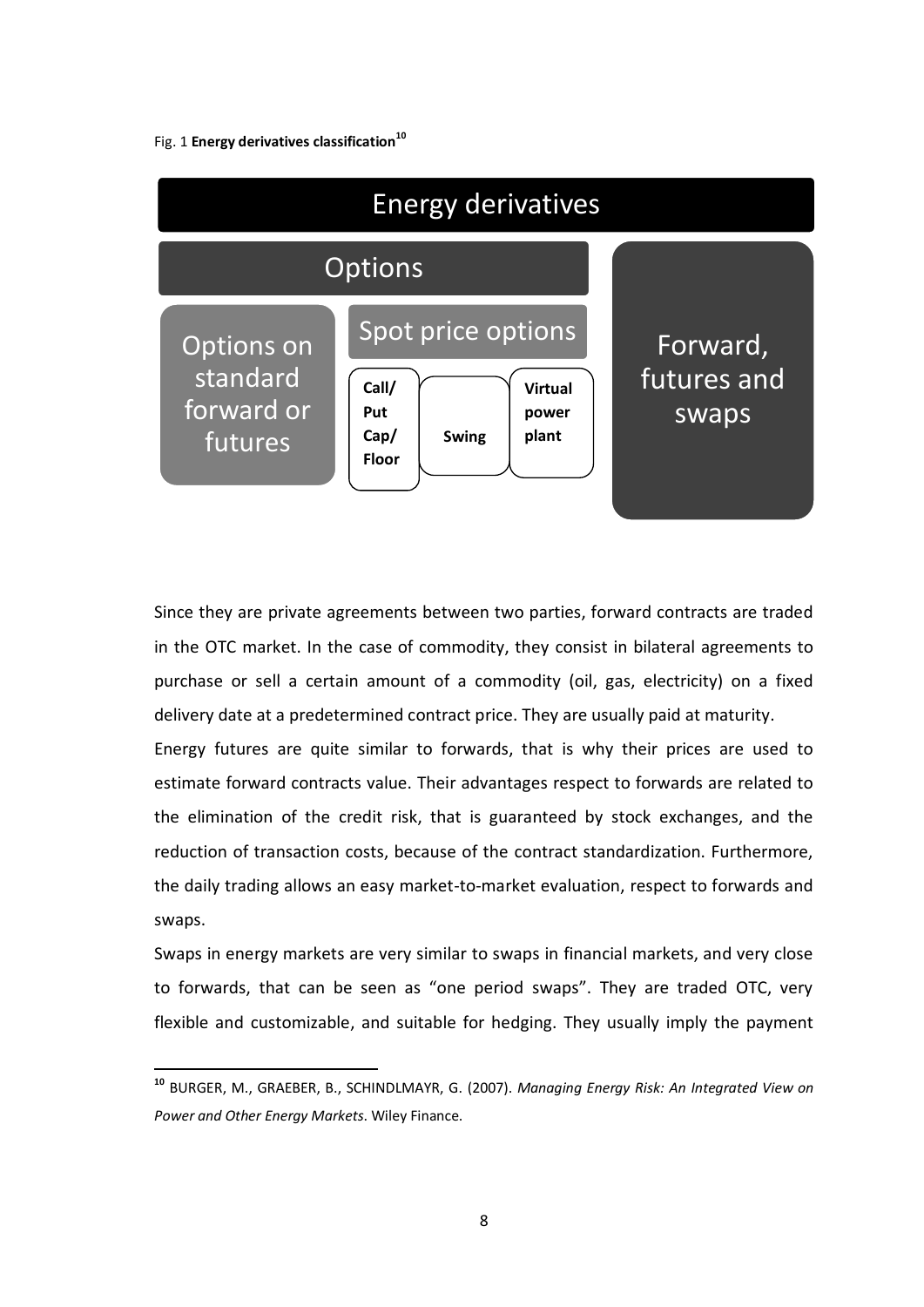from a party to a counterparty of a fixed amount, in exchange of payments related to a variable index (commodity spot price, for example). Swaps have the advantage, respect to forwards and futures, to be flexible, versatile and never rigid, so that they are an indispensable tool for energy risk management. In fact, there is a diversity of swap structures in the energy OTC market.

After futures, forwards and swaps, calls and puts are the most common risk management instruments. In energy markets, a *call option* is the right, but not the obligation, to buy energy at a predetermined strike price, and a *put option* is the right, but not the obligation, to sell energy at a predetermined strike price<sup>11</sup>.

Then, numerical techniques for the valuation of derivatives, such as Monte Carlo simulation and trinomial trees, and numerical techniques to hedge the exposure, are described, as well.

The methodology of this thesis has followed a logical process, integrating theoretical and practical aspects of the main topic. Energy derivatives and risk management have been studied on their essential parts and they have been integrated by practical examples, when necessary. Qualitative information prevailed on quantitative one, available in a minimal part. It has been collected mainly from academic publications, but also from companies' websites and publicly available sources. The academic research of publications, that has been at the basis of this work, has been preferred to the case study methodology essentially for two reasons. Firstly, risk management practices are applied by different companies in different manners, such that studying them on a single or few subjects, would not have allowed to extend the conclusions to other subjects, as well. Secondly, not all the relevant information about risk management, and especially about energy derivatives, are published by the companies, and they are not likely to disclose more than what has been collected to write the paragraph called "Empirical observations", contained in the second chapter. However, these chapters satisfy the need to provide an answer to the research question that has driven this thesis. To be clear, the goal of this research has been that

<sup>&</sup>lt;sup>11</sup> EYDELAND A. AND K. WOLYNIEC (2003). *Energy and Power Risk Management: New Development in Modeling, Pricing and Hedging*. New York, NY: John Wiley.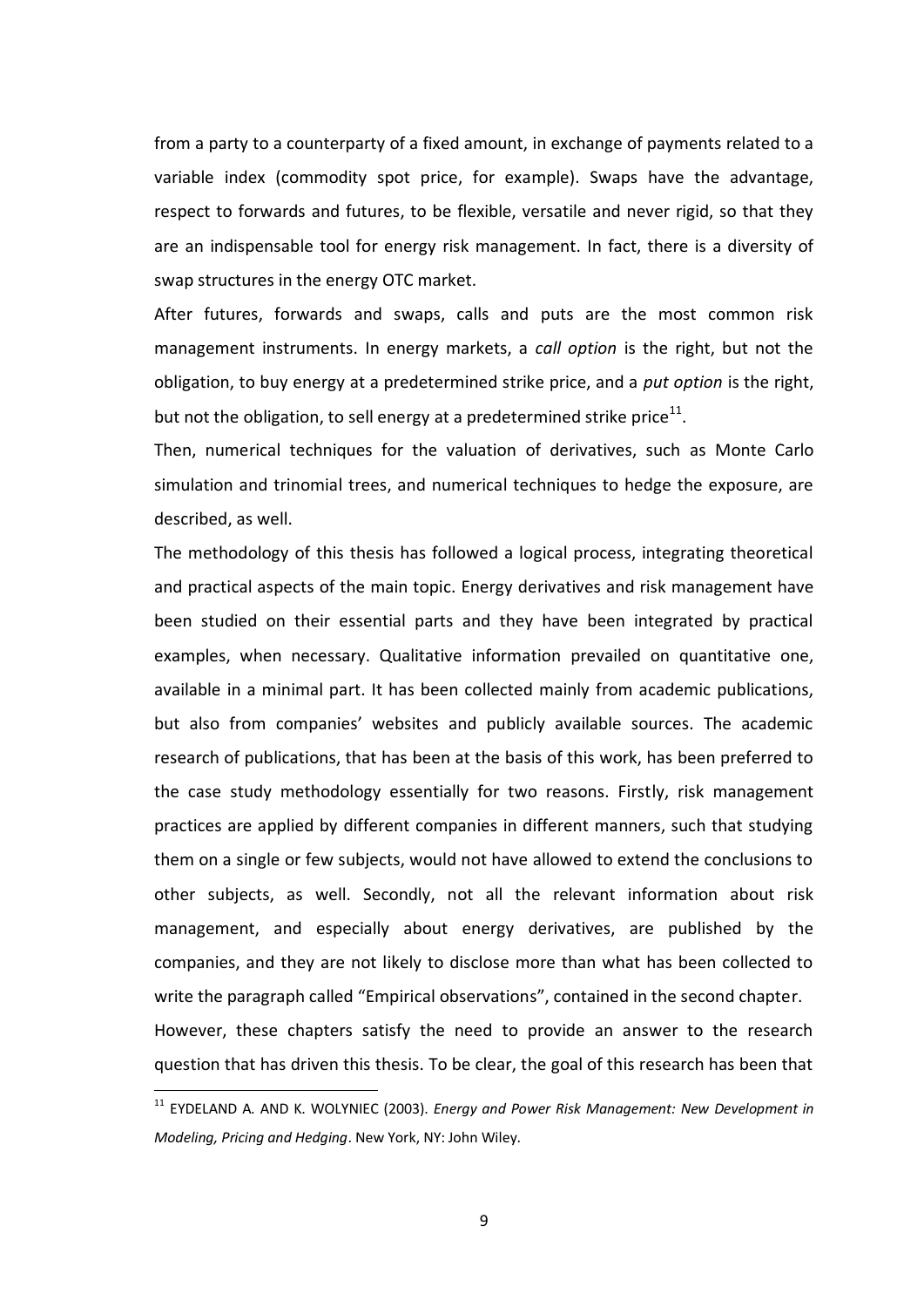of showing the benefits of risk management and of energy derivatives for the energy companies. The reason of the focus on the energy sector relies on the multiplicity of risks that characterize this industry, and that make necessary the use of instruments to manage them and to protect the firms operating in.

Regarding to the structure, the chapters 1, 3 and 4 have been written to provide a theoretical knowledge, respectively, of risk management practices, quantitative tools and energy derivatives. On the other hand, the chapters 2 and 5 have a more practical approach: while the former contains the practical applications of risk management practices that actually have been observed in firms; the latter includes practical applications of energy derivatives for hedging purpose, with some numerical supports, when required.

The preceding chapters have been focused on the description of the main risk management tools and methodologies, with a particular mention to energy derivatives. It has been explained why risk management is important for firms, and more specifically for energy companies, and which are its main instruments. Some well-known risk management users have been mentioned, and the tools they can use to fight with risk, as well. Nonetheless, one final step has to be done, if the aim of this work is that of showing the relevance of risk management, and more specifically of energy derivatives, for the companies operating in the energy sector. A very useful research of the final chapter is that of finding and showing some applications of energy derivatives, in order to prove the benefits that its users can achieve thanks to their use. Since the focus has been from the beginning on the hedging purpose, arbitrage and speculation aims will be left out from this analysis.

In order to provide a complete overview of the topic "hedging against energy risk", the mechanism is illustrated for each of the main commodities (oil, gas, electricity), and mentioning some case studies is a complement to the analysis through some practical examples.

The first example is about oil hedging on NYMEX, the fundamental market where oil transactions take place. After a brief description of how the New York Mercantile Exchange system works, the paragraph offers a simple numerical example about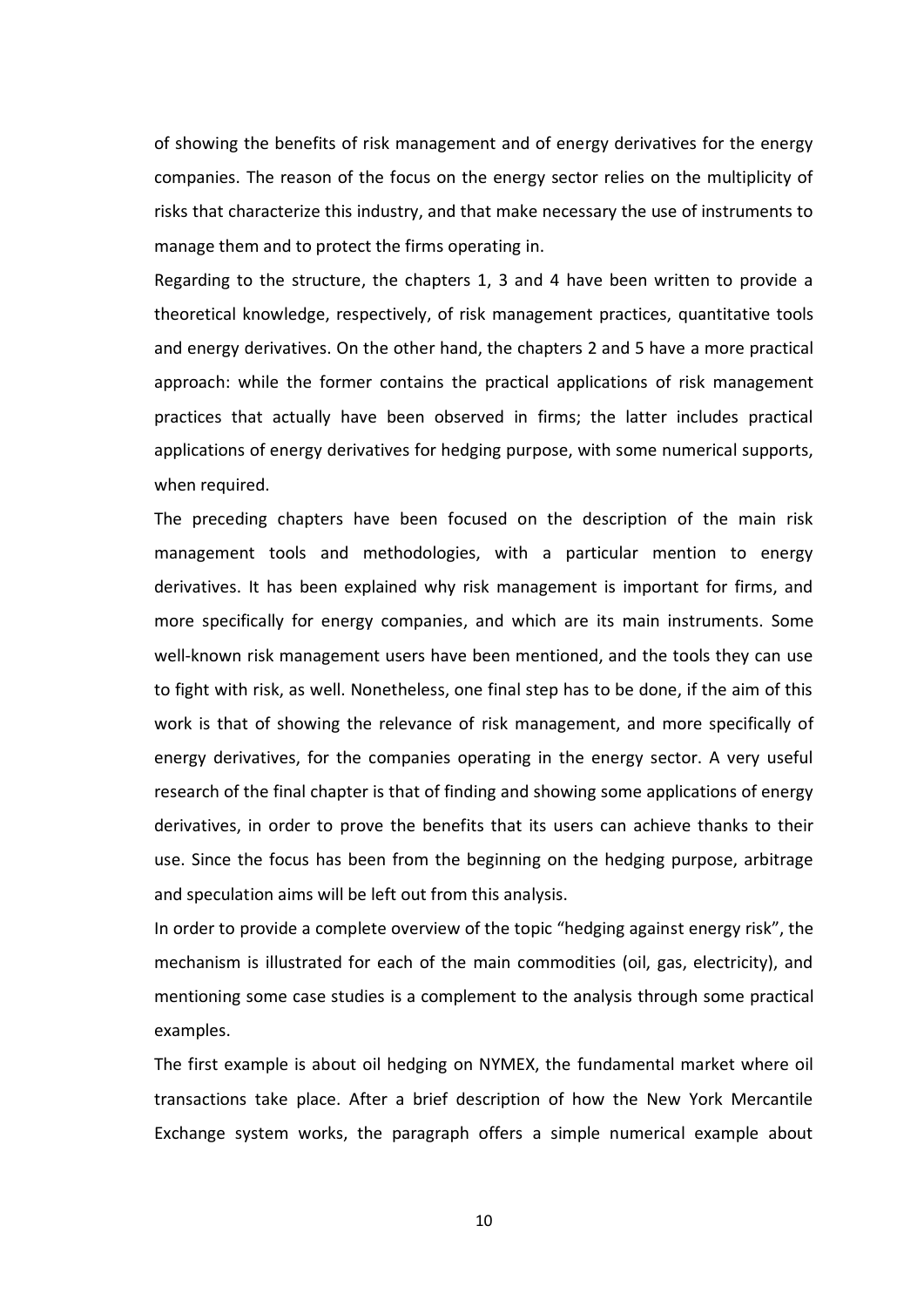hedging. It is practically shown how an oil producer may hedge through futures the risk of declining oil price. Despite its simplicity, the example is very useful, since it demonstrates through numbers how concretely oil producers may enjoy a cash flow stability thanks to futures. The application of oil futures "in numbers", regarding the positive effects achieved by hedging, is followed by a historical case study widely debated in literature, that is that of MetallGesellSchaft. In this case, energy derivatives were seen, on the contrary, to produce the negative effect of huge losses. Nonetheless, a historical simulation demonstrates that a correct application of derivatives would have provided the beneficial effects seen in the preceding paragraph. After a historical case, a current one is provided, that is that of airline companies, hedging oil day by day to run their business. The case is important to show how this practice may be essential for the survival of a business indirectly related to oil, but funding its success on the benefit of hedging oil, as well. In fact, without fixing the jet fuel price, for an airline company, it would not be easy even to sell tickets.

Further to the cases about oil, the discussion about *hedging against energy risk* moves to another commodity, that is electricity. As for oil, a numerical example of short hedge is provided. Two scenarios of falling and rising electricity prices are prospected, and the net sales revenues in both cases are computed. They seem to be equal in both cases: it means that the objective of the cash flow stability is achieved, even though it is not possible to exploit the upside price fluctuations, but this is the hedge cost. Till now, hedging oil and electricity seem to be very similar, but a big difference exists and it is observed in the cases of the Nordic Power Exchange and of Texas electricity market. Since electricity cannot be stored and moved worldwide as oil, its demand and price are widely influenced by the local needs. Both cases confirm the expectation that models for pricing and hedging with power derivatives need to be adapted to local factors, if they want to be successful.

Despite the usefulness of oil and electricity examples to understand how energy derivatives are concretely used for hedging purpose, the discussion would not be complete without mentioning gas as commodity and options as energy derivatives. Futures are very diffused and immediate instruments, but options have a role in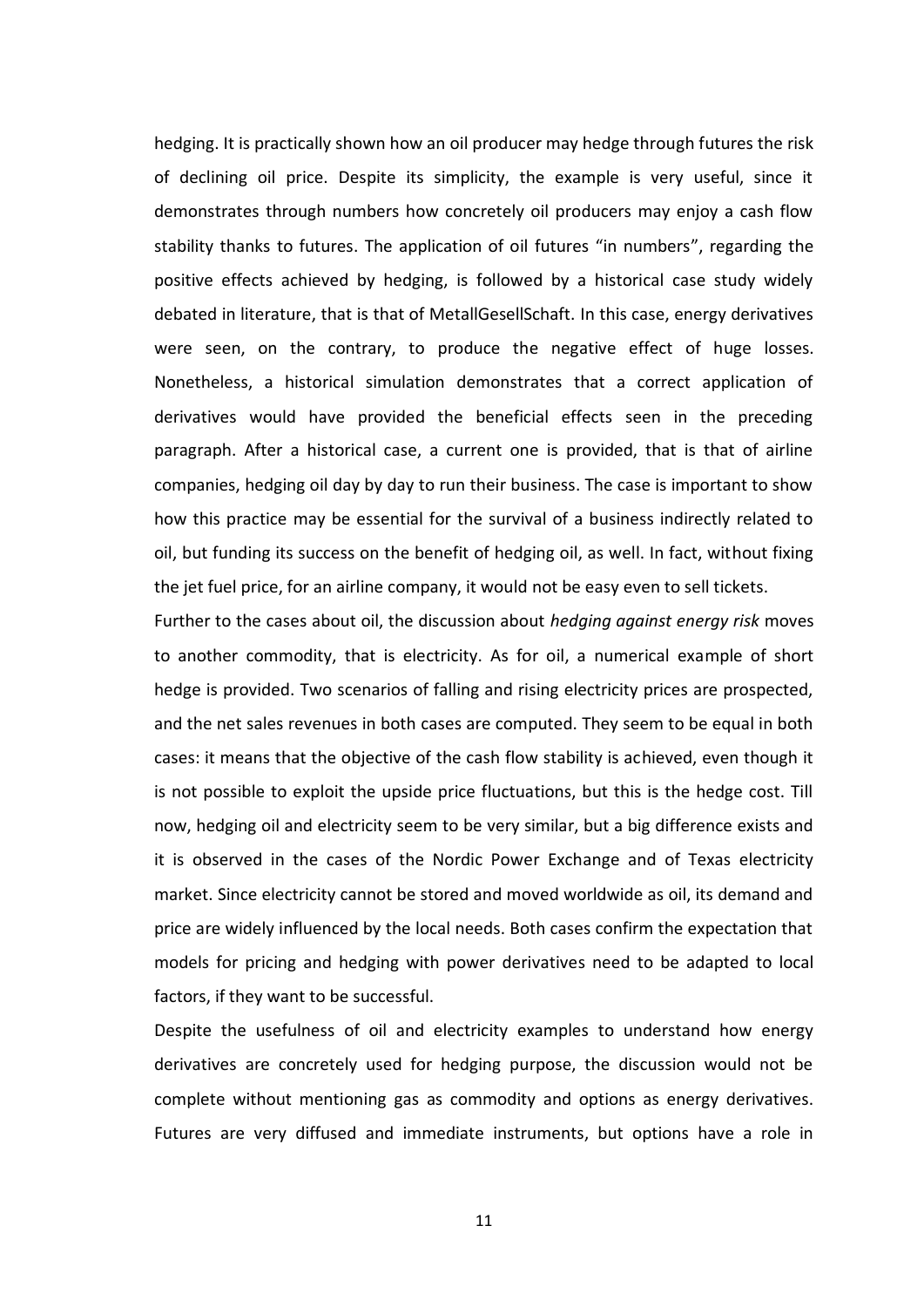hedging against energy risk as well, especially in highly volatile markets. The example proposed in the paragraph, called *Gas hedging with options,* shows empirically how these instruments may offer a downside protection in a highly volatile market, like the gas one, affected by transportation issues.

Finally, the chapter comes to an end with a discussion about pros and cons of energy derivatives. This further step is done in order to have an evidence of the benefits, but also the pitfalls, derived from the concrete application of these instruments. This final part of the thesis includes some criticism, that makes the core discussion of the research to emerge. If on the one hand, energy derivatives are source of benefits for energy companies, because they allow to hedge against energy risk; some cases, like the Enron one, show that a misleading use of them may cause the opposite effect. Thereby, the debate of the work, as follows, shows which are the conditions, the methodologies and the practises, that may forecast a correct use of energy derivatives, so that they can produce the beneficial effects companies may take advantage from.

As this work had the aim of showing the relevance of risk management and energy derivatives for the energy companies, the goal has been achieved.

The energy risk, caused by the commodity price fluctuations, is the source of risk this thesis has focused on, to whom energy companies are exposed. In order to protect themselves from it, they often recur to hedging strategies, but they are only a part of risk management.

Risk management has been defined as a process made by more phases, such as risk identification, evaluation and control, where hedging is only an eventual tool, because having a risk does not necessarily imply that it should be hedged. As sustained by Damodaran $^{12}$ , the main difference between risk hedging and risk management is that: while the former considers the risk as a threat; for the latter, it may be a threat, but also an opportunity. This is the reason why in some situations, it may be convenient to exploit a risk or to accept it, and to do hedging only if necessary. The only way to

<sup>12</sup> DAMODARAN, A. (2007). *Strategic risk taking – A framework for risk management*. Wharton School Publishing.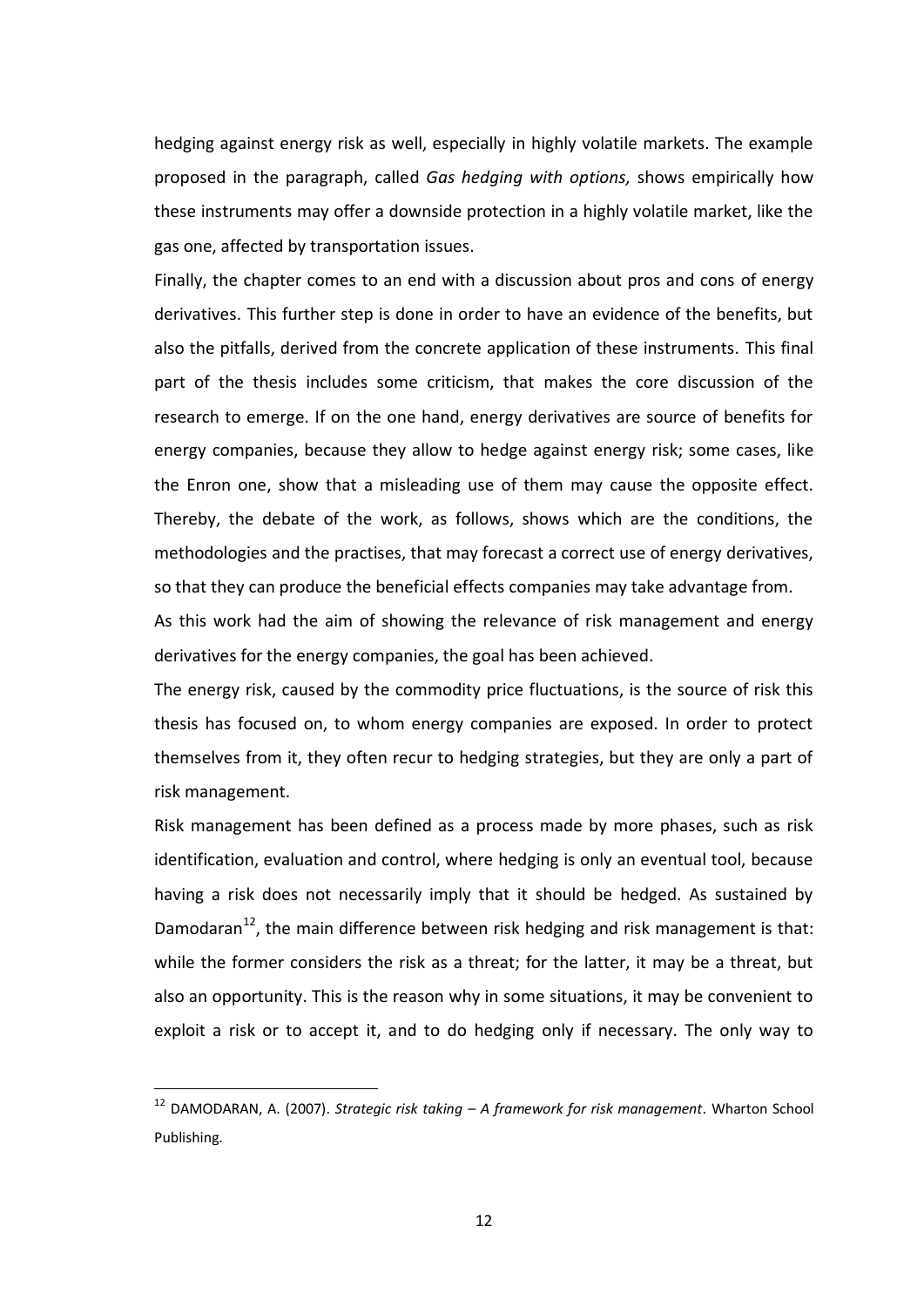evaluate these contingencies and the opportunity to hedge for a company, is to have a risk management system, that is called Enterprise risk management (ERM).

The ERM becomes necessary when a company has several risks, deriving from several sources, that is what happens to the energy companies. A system of ERM allows them to develop a framework (like  $COSO<sup>13</sup>$ ), where risk is identified, evaluated and monitored. After it has been classified according to its probability of occurrence and severity of impact, it may be accepted, shared or transferred, avoided or mitigated, according to the risk response matrix resolutions<sup>14</sup>. Hedging applies only if the mitigation strategy is pursued, and energy derivatives are the hedging tools for energy companies. It is important to remark that ERM succeeds when it is applied in an integrated way overall the organization, that is when the risk management practices are shared across departments. As the purpose of this work was to show the relevance of risk management for the energy companies, successful cases of ERM implementation have been part of the research, so that case studies and empirical observations came out as evidence of its application. The former support, coming from case studies, made clear how energy companies actually find useful to develop frameworks to deal with risk, and disclosed the necessity of the energy sector "to shift from an avoid risk culture to a think risk culture"<sup>15</sup>, given the high volatility of the business. The latter support, provided by the empirical observations of energy companies adopting risk management, confirms the expectations that, dealing with many risks, they take a great advantage from the implementation of ERM. These systems are more or less developed from firm to firm: some of them even hired a Chief Risk Officer (ex. Enel); others are planning to do that; all of them are aware about the fundamental role played by risk management within the organization.

<sup>13</sup> COSO (2004). *Enterprise risk management – Integrated Framework*.

<sup>14</sup> DAFIKPAKU, E. (2011). *[The Strategic Implications of Enterprise Risk Management: A Framework](http://docsfiles.com/view.php?view=http://www.soa.org/library/monographs/other-monographs/2011/november/mono-2011-m-as11-1-dafikpaku-abstract.pdf&keyword=risk%20management%202011%20eng&count=)*. MBA, B.Eng (Hons), PRINCE2, MIET, MCMI . 2011 Enterprise Risk Management Symposium.

<sup>15</sup> CLARKE, C.J. , VARMA, S. (1999). *Strategic risk management: the new competitive edge*. Long Range Planning. Vol. 32, Issue 4., pp. 414–424.